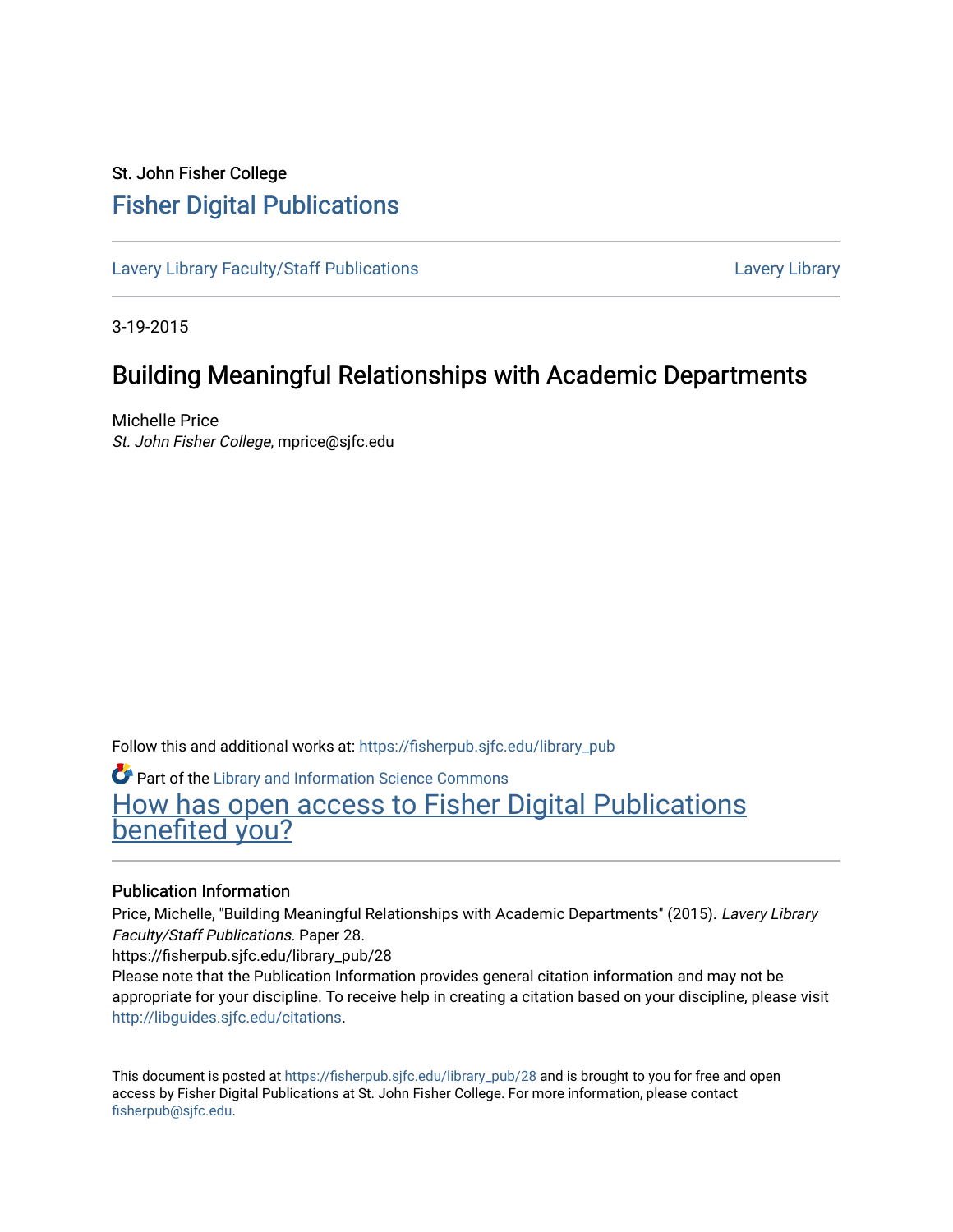# Building Meaningful Relationships with Academic Departments

## Abstract

In order to build meaningful relationships with the Biology Department, Science Librarian, Michelle Price meets faculty and staff at the office, at the bench, in the lab and in the field. By prioritizing individual connections and frequent contact, Ms. Price has been able to successfully sequence library instruction throughout the curriculum, provide scholarly support to faculty, obtain buy-in for department wide library projects, earn the respect of the department, and integrate seamlessly into the lab and field excursions.

## **Disciplines**

Library and Information Science

## **Comments**

Presented at the Rochester Regional Library Council's Silo Busting Bonanza on March 19, 2015 in Rochester, NY.